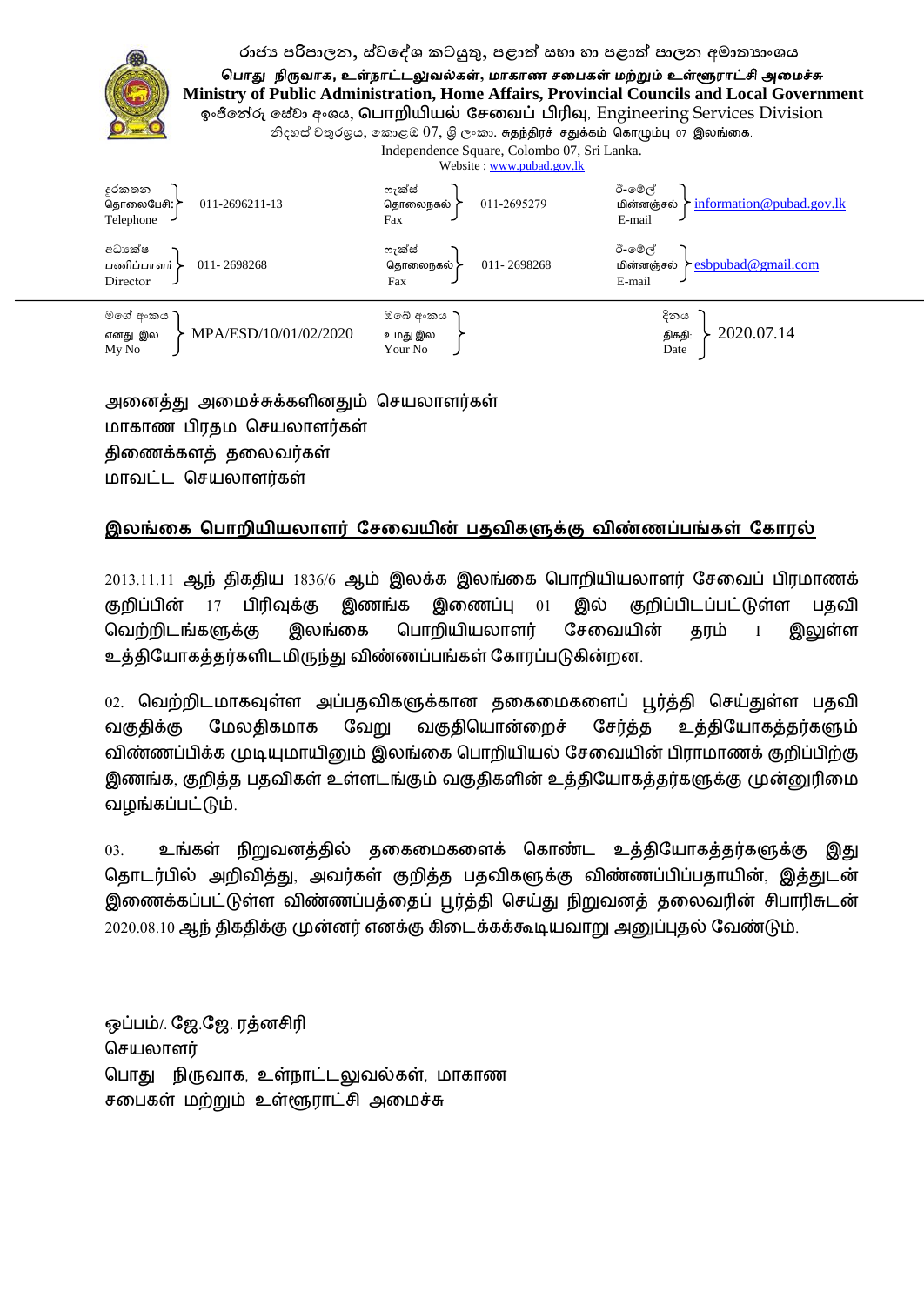|                           | Organization                                                                            | Post                                     | <b>Grade of</b><br>the Post | <b>Category of the</b><br>Post | No. of<br><b>Posts</b> |
|---------------------------|-----------------------------------------------------------------------------------------|------------------------------------------|-----------------------------|--------------------------------|------------------------|
| 01                        | Ministry of Community<br>Empowerment and<br><b>Estate Infrastructure</b><br>Development | Director (Engineer)                      | $\mathbf I$                 | All Civil                      | 01                     |
| 02                        | Ministry of Urban<br>Development, Water<br>Supply and Housing<br>Facilities             | Director (Western Region<br>Development) | I                           | All Civil                      | 01                     |
|                           |                                                                                         | Director (Mechanical)                    | $\mathbf I$                 | Mechanical 01                  | 01                     |
| 03                        | Department of Buildings                                                                 | <b>Chief Engineer</b><br>(Mechanical)    | $\mathbf I$                 | Mechanical 01                  | 01                     |
|                           |                                                                                         | Chief Engineer (Civil)                   | $\mathbf I$                 | Civil 01                       | 05                     |
| 04                        | Department of<br>Archaeology                                                            | <b>Chief Engineer</b>                    | $\bf{I}$                    | Civil 01                       | 01                     |
| 05                        | Department of National<br><b>Community Water</b><br>Supply                              | Director (Technical)                     | $\mathbf I$                 | All Civil                      | 01                     |
| 06                        | Kotmale International<br>Training Institute for<br>Irrigation and Water<br>Management   | Director and Senior<br>Lecturer          | $\mathbf I$                 | Civil <sub>03</sub>            | 01                     |
| 07                        | Presidential Secretariat (<br>Multi Activity<br>Development Task<br>Force)              | Director                                 | $\bf I$                     | Civil /<br>Mechanical          | 01                     |
| 08                        | Colombo Municipal<br>Council                                                            | Director (Engineering)<br>Workshop       | $\bf I$                     | Mechanical 03                  | 01                     |
| 09                        | Ministry of Mahaweli,<br>Agriculture, Irrigation<br>and Rural Development               | Director (Technical)                     | $\mathbf I$                 | Civil 03                       | 01                     |
| <b>Total No. of Posts</b> |                                                                                         |                                          |                             |                                |                        |